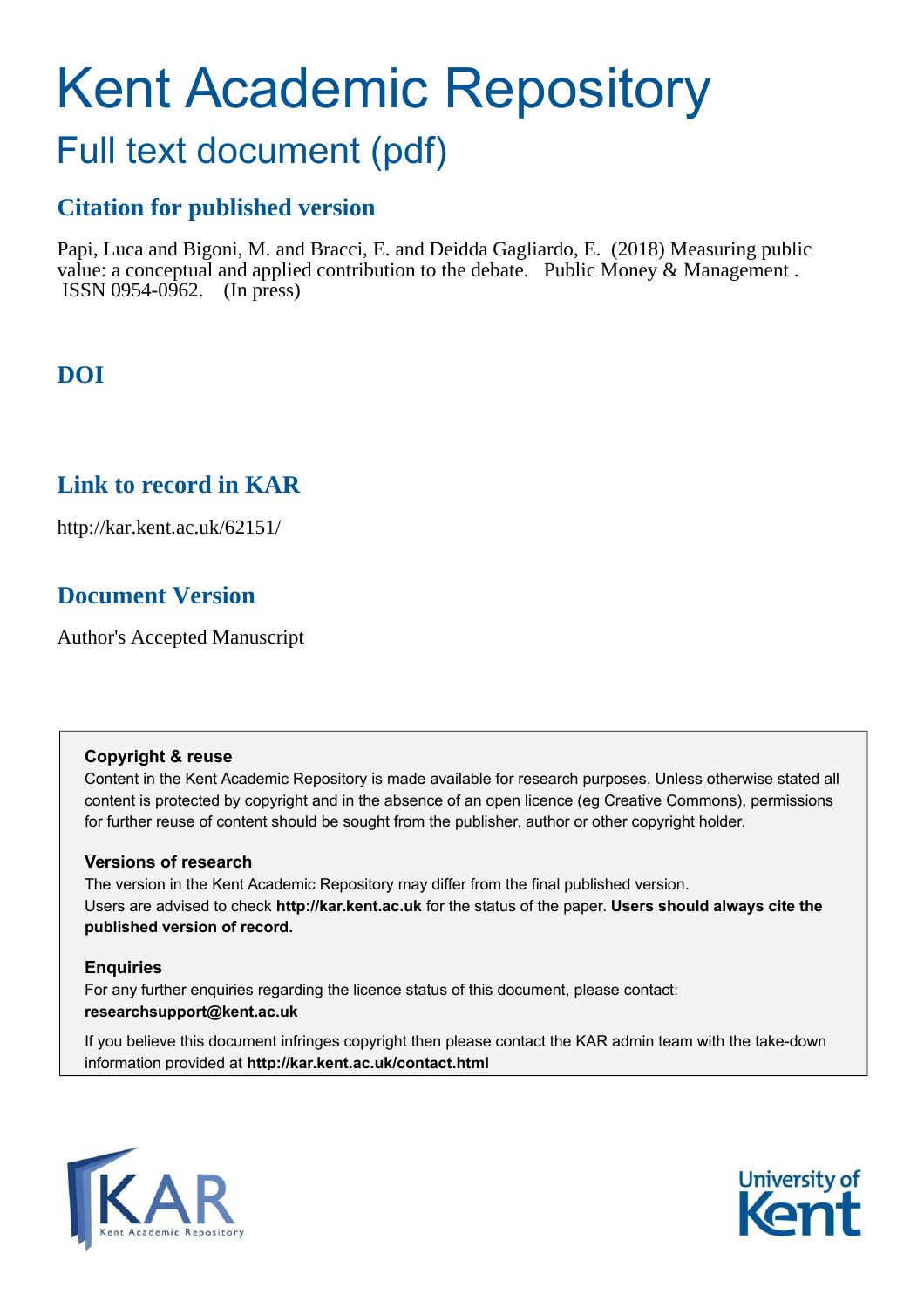# **Measuring public value: a conceptual and applied contribution to the debate**

In a context of economic crisis and worsening of social wellbeing, the challenge for public services is the creation of public value. Academics and practitioners alike have increased the interest in understanding the ways in which public value can be created, managed and measured. The paper aims at contributing to this debate by proposing a public value measurement model. A longitudinal case study is adopted in order to assess the feasibility of the model and the organizational implications when public value measurement is available for both internal and external purposes.

#### **Keywords: public value, performance measurement, value pyramid, municipalities, cultural services.**

#### **Introduction**

In a world scenario characterized by a slow recovery from the economic crisis, increasing pressure is put on public administration (PA) to do more with less. In this context, the creation of public value (PV) becomes critical to legitimize the austerity policies in place. PV creation does not come without problems, especially in Italy, where the value generated by PA is still perceived as unsatisfactory, affected by internal and external public disvalue issues, with the high level of corruption at the forefront (Esposito and Ricci, 2015, pp. 227). While there is in the literature a wide array of definitions about what PV is and of contributions on the need for PV creation, very limited are the contributions on how it can be measured and made "visible" and manageable.

This paper aims at contributing to the theory and practice of Public Value Management, by focusing on how to measure the value created by a PA, which is still the most problematic issue within the field (Spano, 2009; Marcon, 2014; Moore, 2014). To this end the paper firstly aims at identifying a model, informed by the relevant literature about what PV is and how it can be created, which can be used to measure PV generated by a PA. Second, it aims at testing the model in a longitudinal case study, in order to highlight its strengths and weaknesses, together with its usefulness for practitioners. The case of the Italian Municipality of Ferrara, in particular its cultural and touristic services and events in 2013 and 2014 will be considered. Ferrara is a medium-sized city in the North-East of Italy, with a marked touristic vocation, thanks to its natural beauties and rich history, with its historical centre included in UNESCO's list of World Cultural Heritage. Cultural events have been the target of increasing interest and investment by the city council over the last years, in order to offset the decline of chemical and mechanical industries on which local economy used to rely. The paper broadens the compass of previous researches (Poddighe and Deidda Gagliardo, 2011; Bracci et al., 2014) by providing a refined model for PV measurement, and applying it to the cultural and touristic services of the city. As a result, it will be possible to extend the investigation of its benefits by considering not a single service but different initiatives and actors which are involved in a complex and not always straightforward process of PV generation.

The next section discusses the relevant literature on PV, from which the measurement model described in the subsequent section has been drawn. After detailing the methodological issues, the case analysis and the main findings are described, before discussing the contributions of the paper and its implications for practitioners and researchers.

#### **Understanding Public Value**

The first problematization of PV comes from Moore's work. Moore (1995) conceived a *"Strategic Triangle"*, based on a strategy which must (1) create something valuable, (2) obtain legitimacy and political sustainability from the authorizing environment, and (3) be operationally feasible (Moore, 1995, p. 71). Since then, a new field of study, Public Value Management, was born and even considered sometimes as a new paradigm to rethink government activities, services delivery systems and public policies (O'Flynn, 2007). Public Value Management literature has devoted much effort in trying to conceptualize what PV is and find possible avenues for its creation and, even if to a lesser extent, measurement. This dynamic is summarized by Horner and Hutton's (2011) "Public *Value Dynamic"* which is made up of three conceptual areas. The first area, called Authorize, relates to how PV is conceived and legitimated; the second, called Create, focuses on how PV is produced; the third, called Measure, relates to how PV is quantified. The multifaceted concept of PV implies a broad spectrum of possible interpretations in the literature. According to Kelly et al.,

*"public value refers to the value created by government through services, laws, regulation and other actions"* (Kelly et al., 2002, p. 4). Alford considers citizens as the subject who judges what PV is through the expression of preferences in direct deliberations and public representations (Alford, 2002a, pp. 338-339). On the wake of Alford's approach, Smith states that PV changes over time and is continually redefined through socio-political interactions (Smith, 2004, p. 68). This point of view is confirmed by Stoker, who states that *"the* judgment of what is public value is collectively built through deliberation involving elected and appointed government *officials and key stakeholders"* (Stoker, 2006, p. 42). In O'Flynn's view, *"public value has been described as a multi*-dimensional construct *–* a reflection of collectively expressed, politically mediated preferences consumed by the citizenry *–* created not just through outcomes but also through pro*cesses which may generate trust or fairness"* (O'Flynn, 2007, p. 358).

The importance of PV is such that Benington (2011) contends that PA has the duty to stimulate debate about PV within society,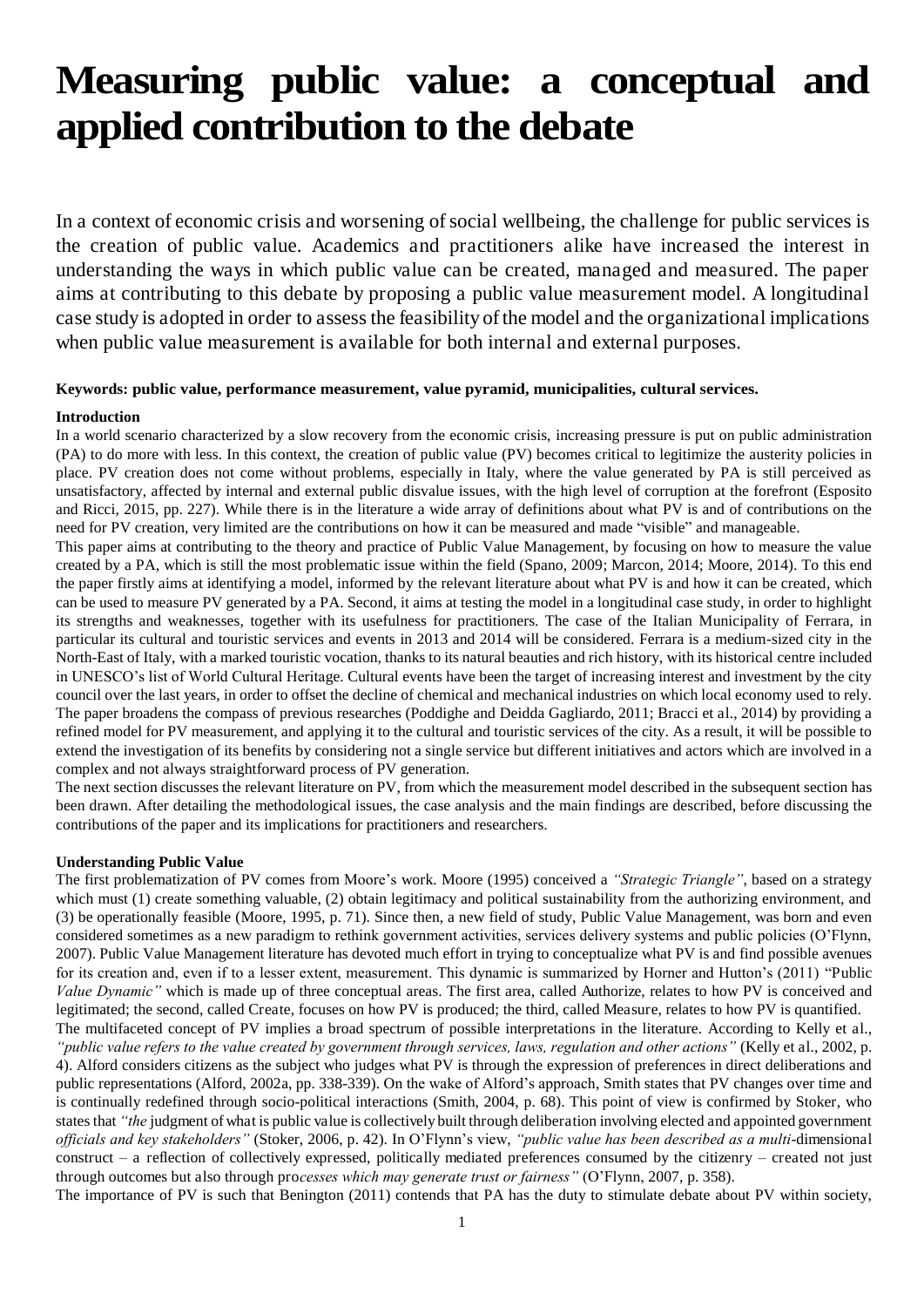following its two-fold dimension: things that everyone considers valuable and things that add value to the public sphere. Talbot states that the concept of PV is contemporaneously formed by public interest, self-interest and procedural interest (Talbot, 2011, p. 30). These components must be considered in a conceptual framework that *"provides* a guide to public managers or whoever is seeking *to create public value"* (Talbot, 2011, p. 31). The literature has underlined the importance of value as a fundamental component of PA's action, grounded in the ability to satisfy citizens' needs and to promote mutual trust and fairness. However, a long-term view should be adopted, as PA should be able to generate value not only for today's citizens but also for future generations. Considering the case of local government, Deidda Gagliardo (2002, p. 185) highlights this by noting that PV is *"the global widened and integrated*  value of a local administration, that expresses the capacity to satisfy *the community's actual and future needs"*. There is no value if the satisfaction of today's needs is pursued at the expense of the ability to achieve the same (or more) in the future.

According to Moore (1995, p. 211), there are five levels in PV creation, namely quantity and quality increase in public activities, cost decreasing in both money and legitimation terms, better understanding of citizens needs and satisfaction of these, more fairness in public sector, growth of innovation and reaction skills. From here two perspectives arise in the value creation process. The citizen's perspective, whose needs must be pursued through public activities, and the PA's perspective, whose resources should be invested efficiently not to endanger its financial equilibrium and hence its ability to deliver PV in the future. However, the creation of PV involves both the provision of benefits (for instance an increase in the quantity of services offered) and the imposition of sacrifices (such as higher taxation). Value is then created in presence of a high level of benefits and a low level of sacrifices (Spano, 2009). Furthermore, a complex dynamic between benefits and sacrifices according to different perspectives arises (Deidda Gagliardo, 2002). If higher taxation would increase the sacrifices imposed on citizens, it would at the same time increase the benefits for PA (more resources available). As a result, benefits and sacrifices should be evaluated in the light of political programs, prioritizing those actions which are seen as critical to the generation of value as conceived by political bodies (Spano, 2009).

A critical element in the creation of PV, most especially in times of decreasing resources, is the partnership between public, private, not-for-profit organizations and citizens. This issue has been extensively analysed within Public Governance literature, which focuses on the need to promote co-operation, fairness and democracy in public service delivery as opposed to the quasi-market system promoted by New Public Management (Osborne, 2006). Interactions within the network actors, who exchange resources in a trustrooted negotiated rule system (Rhodes, 1997), are functional to PV creation. In particular, increasing attention is being paid to the involvement of citizens in value co-creation, with Pestoff and Brandsen (2010) identifying four levels of democracy in public service delivery: representative democracy, participative democracy, consumerism and co-production of services. Osborne and Strokosch (2013) go further with the identification of the different co-production types, by affirming that they could promote both user value and user participation. In addition, in some cases they may lead to experimental ways of service co-production. Also Bovaird and Löffler (2012) consider co-production as an activity oriented to good purpose through an interrelation between practitioners and the public. Alford (2002b) identifies five different motivators for citizen co-creation: sanctions, material rewards, intrinsic rewards, solidary incentives and expressive values. These motivators should be chosen on the basis of the consumed PV nature.

The final and most problematic area of PV is measurement (Moore, 2014). In order to make the value "visible", tool and methodologies identified by Public Performance Management and Measurement literature can help to overcome the dearth of models which can provide a reliable and synthetic measure of value generated (Deidda Gagliardo, 2015).

Two main approaches arise, with the first based on the use of balanced scorecards. According to Kloot and Martin (2000), the measurement process is based on primary and secondary objectives. The former is considered as the desired result to achieve, the latter as its determinant. Secondary objectives are considered functional to the achieving of the primary ones. The authors have developed a balanced approach of measurement based on existing models. They used the original dimension in the "Balanced Scorecard" to measure secondary goals ("Internal Business Process" and "Innovation and Learning" dimensions), and primary goals ("Financial" and "Customers" dimensions) (Kloot and Martin, 2000, p. 235). The scorecard approach is also used by Moore in his "Public Value Scorecard model", where the original dimensions of Kaplan and Norton's "Balanced Scorecard" have been replaced by the three components of the "Strategic Triangle" (Moore, 2003). Talbot, starting from Moore's model and adding two dimensions underlined by Kelly et al. (2002) describes his "Public Value Creation Framework" as composed by five different components: "Social results focus", "Trust & Legitimacy focus", "Services focus", "Resources focus" and "Processes focus" (Talbot, 2011, p. 32).

The second approach is constituted by multidimensional models which are not based on a scorecard approach. Marcon (2014) quotes some models which have been used in practice, such as the BBC model, contributions from Work Foundation, the public ROI framework, and the Accenture Public Service Value Governance Framework.

However, these models do not identify a single synthetic PV measure. Cole and Parston (2006)'s "Public Service Value Methodology" is a notable exception that tries to give a score to different outcomes which are then normalized through a common scale. These scores are put together with their related cost-effectiveness scores, using a method that shows a ranking of the outcomes obtained with a given amount of public resources. In any case, this contribution considers PV creation as a single episode and not in an intergenerational perspective, with a focus on external effects without considering the internal dimensions of PA.

#### **Towards a Public Value measurement model**

Despite the call made extensively in the literature, PV measurement remains more at a conceptual level, rather than a practical and applied one. We aim at bridging this gap by applying a PV measurement model to a case study. For the purpose of this study, public value is conceived of as the PA's ability to achieve and maintain in the long term an equilibrium between the satisfaction of the community's final needs (i.e. a decrease in the unemployment rate) and PA's functional needs (i.e. an equilibrium between PA's revenues and expenses), as mediated by political priorities. As a result, any PV measurement system should focus PA's attention on the key benefits and sacrifices involved in the process of value creation (Moore, 2014), promoting the needs of the community and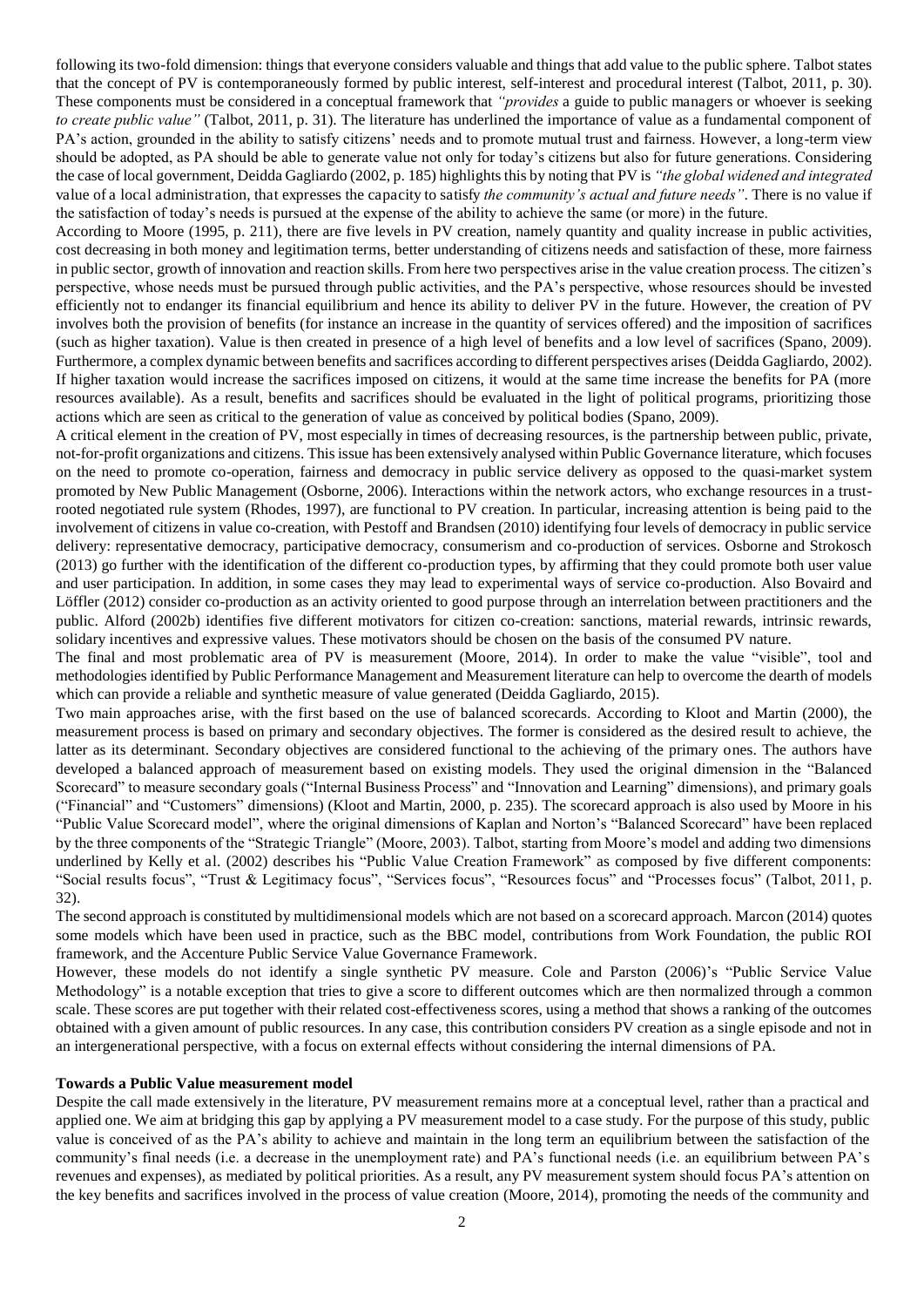safeguarding the interest of PA itself at the same time, in order to secure the possibility to generate value in the future as well (Spano, 2009). It should consider both the citizen and the PA's perspective, capturing its key dimensions through multidimensional indicators, with an adequate weighting which reflects political priorities (Bracci et al., 2014). From PA's perspectives, this means focusing not only on financial sustainability, but also on the key intangible non-mission based aspects (Bryson and Crosby, 2014) which fuel value creation. From citizens' perspective, desirable social outcomes should be promoted (Moore, 1995). Notwithstanding the use of different types of measures (both financial and non-financial), the measurement model should provide citizens and practitioners with a single measure, to make PV easily visible and comparable over time and space. This model can be represented by the "Value Pyramid" (VP) (see Figure 1, Deidda Gagliardo, 2002, Bracci et al., 2014), in which Public Value is the result of three different dimensions of analysis: Social, Economic and Intangible Value.

The Public Value (PV) is the expression of the whole value created and it condenses both citizens' and PA's perspective. It is generated when social, economic and intangible benefits are higher than related sacrifices. The Social Value (SV) is observed from citizens' perspective, and it is the expression of their satisfaction in qualitative, quantitative, temporal and monetary terms with public services, by maximizing the differential between "Social Benefits" (SB) and "Social Sacrifices" (SS). The Economic Value (EV) is observed from PA's perspective and it is the expression of the maximization of its economic performance, financial stability and efficiency. EV is created when "Economic Benefits" (EB) are greater than "Economic Sacrifices" (ES).

The Intangible Value (IV) is observed from PA's perspective and it is created when "Intangible Benefits" (IB) are greater than "Intangible Sacrifices" (IS). This dimension is critical as it focuses on the main constituents of the PA, such as its organization, its human resources, its links with other public, private or non-for-profit bodies or its ability to understand the changes in the context in which it operates and to evolve accordingly. Five types of intangible values are considered: "Structural", "Human", "Relational", "Empathetic" and "Evolutionary".

#### **Figure 1: The Value Pyramid**

 $\overline{a}$ 



To have a meaningful comparison between benefits and sacrifices, the model uses a Measurement Grid (see an example in Figure 2, column letters show the steps of the model), where the results of the above dimensions determine the synthetic measure of the "Public Value" created (Column O). Each dimension (Column A) is divided into sub-dimensions (Column B), which reflect particular aspects of public value and their relevant value drivers (Column D). Every sub-dimension is dual: for each of them, the value drivers for measuring both sacrifices and benefits are defined (Column C and D). Then, for every value driver, an indicator has to be chosen (Column E). The value drivers could be determined both through a mono-polar correlation, where benefits and sacrifices are conceptually linked but expressed in two antithetical scales, and through a multi-polar correlation, where benefits and sacrifices are mathematically or statistically linked and expressed in a single scale (when an increase in benefits implies an automatic decrease in sacrifices and vice-versa).

The Measurement Grid uses the mathematical tool of normalization to translate the results obtained through heterogeneous quantitative and qualitative indicators (Column I) into a common relative scale, which is decimal-based in our model (Column J). The normalization process (Arboretti Giancristofaro et al., 2009) is fundamental when dealing with PA's performance due to the need to compare input, output and outcome measures which can be expressed in quantitative, qualitative or monetary terms. The normalization tool, which traces back these heterogeneous metrics to a common scale, enables a PA to make homogeneous comparisons between benefits enjoyed and sacrifices endured by a territory (Deidda Gagliardo, 2015). The normalized measures for benefits range from zero (the worst benefit obtainable for the value driver) to ten (the best benefit obtainable). On the other hand, sacrifices equal to ten are the highest obtainable (worst result), while sacrifices equal to zero are the lowest (best result). The result achieved is related to this normalized scale<sup>1</sup>. Every sub-dimension is then weighted in percentage within its dimension (Column K) and each dimension is weighted in percentage to the total value created or consumed (Column M). PV is measured both synthetically, through a single measure which represents the total value created, and analytically, through measures for every dimension and subdimension.

<sup>&</sup>lt;sup>1</sup> For example, Figure 2 presents among the benefits the value driver "Increase in daily average initiatives in each event", measured by the indicator "Number of initiatives within each event / Duration in days of each event". The worst possible result is a value of 1 (that is benefits equal to 0), while the best is a value of 46 (benefits equal to 10). The result achieved (14,07) in a scale ranging from 1 to 46 equals to 2,90 in a scale ranging from 0 to 10.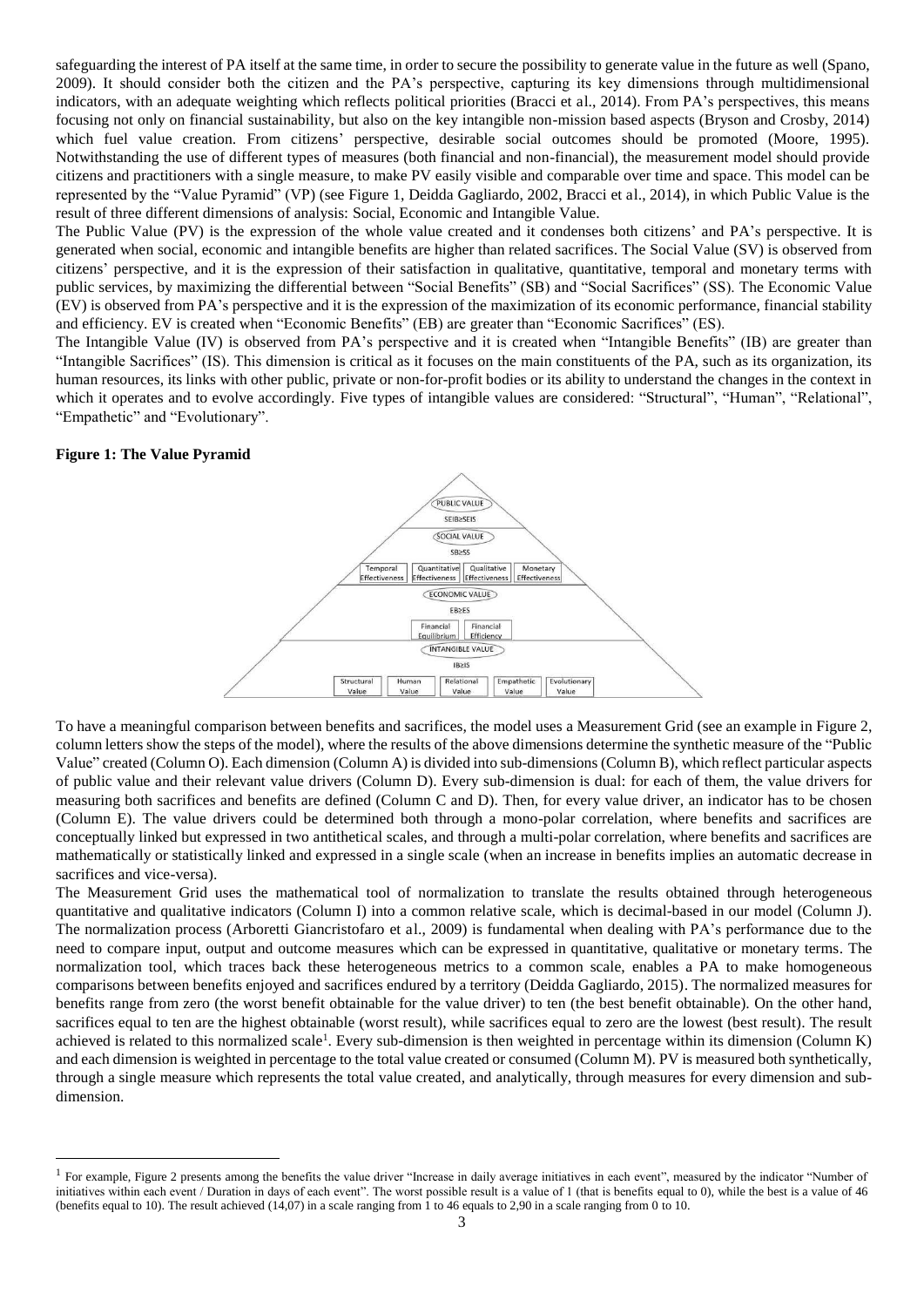#### **Figure 2: The Measurement Grid: an example**

|                 | <b>MEASUREMENT GRID</b> |                    |                  |                                                                 |                                                                            |                                                  |                                                 |                        |                                 |                                                      |                                                                                     |        |                         |                                                                     |        |                                                     |
|-----------------|-------------------------|--------------------|------------------|-----------------------------------------------------------------|----------------------------------------------------------------------------|--------------------------------------------------|-------------------------------------------------|------------------------|---------------------------------|------------------------------------------------------|-------------------------------------------------------------------------------------|--------|-------------------------|---------------------------------------------------------------------|--------|-----------------------------------------------------|
|                 | $\mathbf{A}$            | $\mathbf{B}$       | $\mathbf{C}$     | D                                                               | E.                                                                         | $\mathbf{F}$                                     | G                                               | $\boldsymbol{I}$       | $\boldsymbol{J}$                | $\mathbf{K}$                                         |                                                                                     | L      | M                       |                                                                     | N      | $\boldsymbol{o}$                                    |
|                 |                         |                    |                  |                                                                 |                                                                            | <b>NORMALIZATION SCALE</b>                       |                                                 |                        |                                 |                                                      |                                                                                     |        |                         |                                                                     |        |                                                     |
|                 |                         | <b>NOISY</b>       | S/B              | <b>VALUE</b><br><b>DRIVERS</b>                                  | <b>INDICATORS</b>                                                          | <b>WORST</b><br><b>POSSIBLE</b><br><b>RESULT</b> | <b>BEST</b><br><b>POSSIBLE</b><br><b>RESULT</b> | <b>RESULT ACHIEVED</b> | RESULT<br>ZED.<br><b>NORMAL</b> | <b>WEIGHT</b><br><b>NSION</b><br>DIMIE<br><b>SUB</b> | <b>TV</b><br><b>RESULTS IN SUB-</b><br>DIMENSIONS<br><b>ASSIMATED A</b><br>WEIGHTED |        | <b>DIMENSION WEIGHT</b> | <b>CVF</b><br>NORMALIZED AN<br>WEIGHTED<br>RESULTS IN<br>DIMENSIONS |        | $\frac{P(\text{BLIC}\mid \text{ALUE}}{\text{IDEX}}$ |
|                 | <b>DIMENSION</b>        | <b>SUB-DIME</b>    |                  |                                                                 | <b>SACRIFICES</b> (to<br>measure sacrifices<br>decrease)                   | $-10$                                            | $\theta$                                        |                        |                                 |                                                      |                                                                                     |        |                         |                                                                     |        |                                                     |
|                 |                         |                    |                  |                                                                 | <b>BENEFITS</b> (to measure<br>benefits increase)                          | $\theta$                                         | $+10$                                           |                        |                                 |                                                      | S/B                                                                                 | Result |                         | S/B                                                                 | Result | Result                                              |
| <b>EXAMPLES</b> | VALUE<br>SOCIAL         | NITIAVE<br>¥<br>B. | <b>ACRIFICES</b> | Decrease in<br>the event<br>turnout                             | N° of users at each<br>event / N° of initiatives<br>within each event.     | 11810                                            | 378                                             | 2986.15                | 2,28                            | 15%                                                  | 0.34                                                                                | 0,10   | 40%                     | $\overline{\phantom{a}}$                                            |        | ×.                                                  |
|                 |                         |                    | NEFITS<br>兕      | Increase in<br>daily<br>average<br>initiatives in<br>each event | N° of initiatives within<br>each event / Duration<br>in days of each event |                                                  | 46                                              | 14,07                  | 2,90                            |                                                      | 0,44                                                                                |        |                         |                                                                     |        |                                                     |

#### **Methodological issues**

To achieve the second aim of the paper, the PV measurement model presented in the previous section was implemented in a municipality. In particular, a single case study has been considered (Yin, 2014) and analysed through an action research experimental approach (Argyris et al., 1985; Susman and Evered, 1978) with a longitudinal perspective. The case was selected because the Municipality of Ferrara gave the researchers full access to data and provided support during the process of implementation of the model, which is a key criterion in the qualitative sampling of a pilot case study (Yin, 2014). In order to fully appreciate the benefits and limits of the model, before extending its application to the whole of the Municipality's activity and to other PAs, the researchers have chosen to focus on a single, relevant policy, which is the implementation of the cultural and touristic services of the Municipality. Ferrara plays an important role in the Italian cultural context, thanks to its cultural, historical and artistic heritage. Moreover, over the last 30 years, Ferrara has invested consistently to develop varied cultural and touristic activities, with events ranging from street music festivals to exhibitions of world famous artists' work; Ferrara also hosts what is considered to be probably the most ancient medieval Palio in the world (Accorsi and Rimondi, 2008). The Municipality sought to understand what is valuable for citizens and users (Concept), has organized events in collaboration with non-profit organizations, associations and volunteers (Creation and Co-Creation) and was willing to measure the PV that was created or consumed (Measurement).

The case study was carried out through the active participation of researchers and practitioners in the implementation of the PV measurement model. Practitioners involved were mainly managers and public servants of the "Cultural Events and Tourism" department of the Municipality of Ferrara, which is in charge of managing the city's main cultural and touristic services. Interviews with external partners which took part in the delivery of cultural events were also carried out. The researchers not only developed the PV measurement model and explained practitioners its functioning and purpose, but also offered continuous support and took part in all the meetings related to its implementation and discussion of the results.

During the first round of meetings in 2014, the model was presented to practitioners to enable the selection of value drivers. The value drivers and weights for ponderation, which are the key elements of the model as they reflect the way PV is created in the public body's view, were defined by practitioners for each dimension and sub-dimension. The researchers in this phase only provided advice but did not directly intervened in the choice of value drivers and weights to limit the risks of "reflexivity" and to make sure that they reflected the priorities of the Municipality. Since the department did not have a full-blown performance measurement system in place, the researchers then proposed indicators for each of the value drivers and sent back to practitioners the resulting spreadsheet to secure consistency between value drivers and proposed indicators. Changes to the indicators were discussed and agreed upon during an ad hoc meeting.

After this phase, an experimental measurement for 2013 was performed, and another round of meetings with practitioners in 2015 enabled researchers to re-calibrate the indicators in the Measurement Grid, and to untangle the ways in which such measures affected the work of managers. The researchers also met with the organizers of the events in order to collect data as needed, then PV was measured for 2013 and 2014. In a last meeting in May 2016 the results were discussed between researchers and practitioners and feedback on the usefulness of the model was collected.

#### **Analysing the case of Ferrara**

Figure 3 depicts the synthetic measures of PV created in 2013 and 2014. The results show that PV created in 2013 was 3,28, while in 2014 it was 3,01. In general terms, value generated by Ferrara's cultural and touristic activities has slightly decreased. The public value measured with this model is represented by a synthetic index that should be broken down into its determinants. In the case we investigated, it is obtained with the same set of value drivers and indicators in both years analysed. As for the "Social Value" dimension, public value created is equal to 1,26 in 2013 and to 1,09 in 2014. This means that the benefits provided to users through the fruition of cultural and touristic events are higher than the sacrifices endured, although a decrease has been noted.

As far as the "Economic Value" (EV) is concerned, value is equal to 2,15 in 2013 and to 2,13 in 2014. This shows that the economic benefits for the Municipality overcame the related economic sacrifices with a similar performance in both years. Hence, events organized by the Municipality seems to be financially sustainable, this securing the possibility to offer the same events in the future. The third "Intangible Value" (IV) dimension is the only one where value is consumed, with a result of -0,13 in 2013 and of -0,22 in 2014. Thus, the Municipality does not seem to be currently effective in managing the "key constituents" of cultural and touristic activities, such as partnerships with private and not for profit concerns or the co-ordination of different kinds of human resources,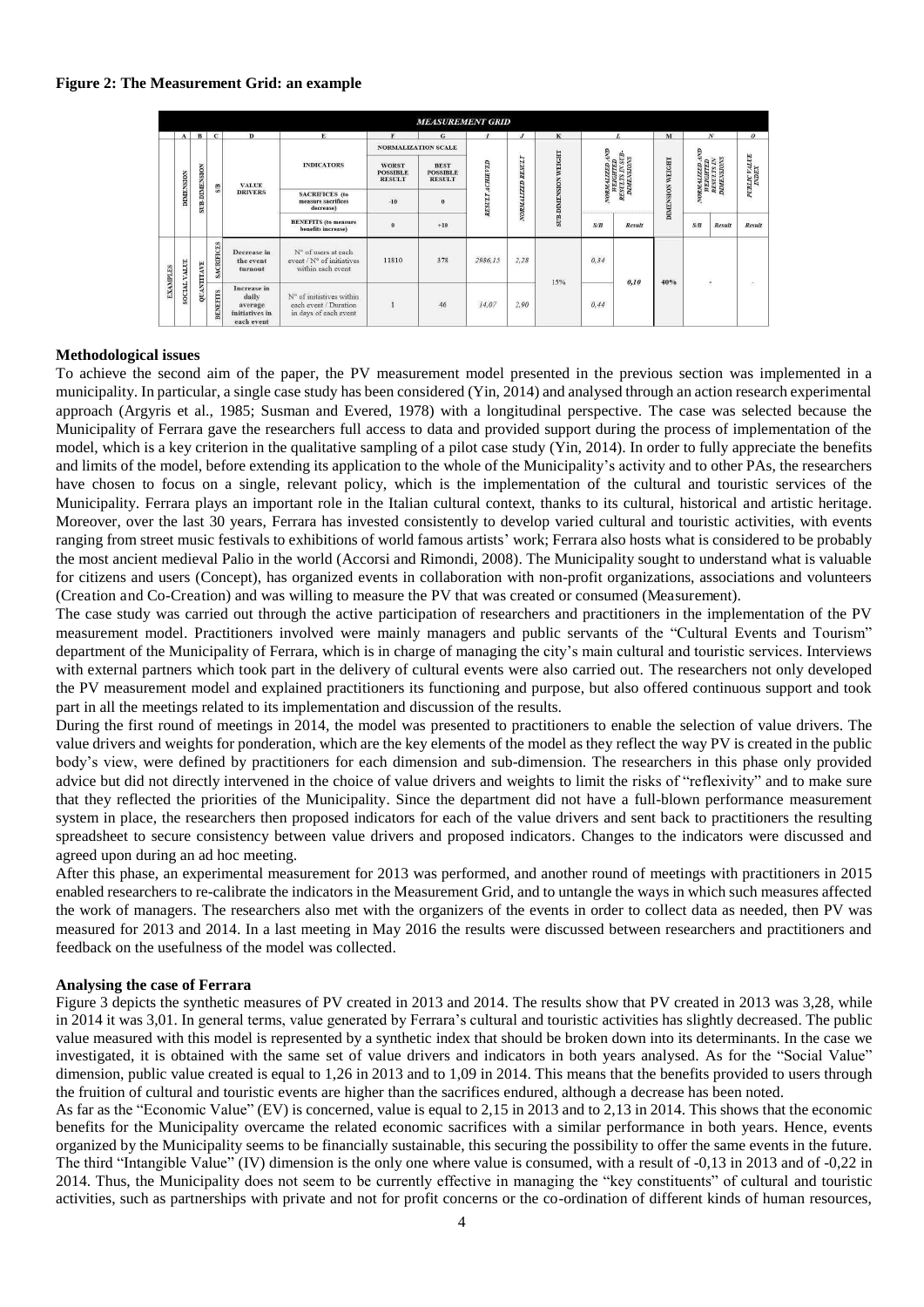which would fuel increases in value created.

Looking at each sub-dimension, financial sustainability remains the main strength of the Municipality's events, and accordingly most of the value generated is constituted by EV. This is a good achievement, especially given the relevance of the financial aspect of the events to the Municipality, in a period of great financial stress caused by a generalized decrease in State transfers. Ability to provide sustainable events is paramount to the Municipality, and this is mirrored by the weight on total PV chosen, which is equal to 40%. Considering the sub-dimensions of EV (Figure 3), it is clear how it hinges on the ability to achieve Financial Equilibrium, that is the capacity to cover the cost of the events with own revenues. Even with a slight decrese in the period analysed (from 6,01 to 5,76), it is clear how great attention has been paid to avoid overspending to minimise contribution to the events. Variations in per capita expenses and revenues (Financial Efficiency) have not hugely contributed to the generation of EV.

Some reflections are needed as far as the SV dimension is concerned (whose weight on total PV is 35%). Ferrara's cultural and touristic activities are very appreciated by its users (Qualitative Effectiveness), who would have welcomed more initiatives within each event and even an increase in the events, more evenly distributed over the year, also to tackle issues like crowding, as it is mirrored by the substantial equilibrium between benefits and sacrifices in Quantitative and Temporal Effectiveness. The negative variation of SV created between 2013 and 2014 must be carefully observed and monitored during the next years, as focusing on financial sustainability might have hindered the possibility to invest more in new initiatives.

The IV dimension, which represents 25% of total PV, remains unsatisfactory and shows a difficulty in the intangible assets management. The main strength, captured by Structural Value, is represented by presence of the requirements for the ISO 20121 certification, which secure accessibility and environmental sustainability of the events. These good results are offset by the other sub-dimensions, most especially by Relational Value. It is clear how value has been consumed by the currently poor relations between organisers and other local actors. In particular, the relations between the organizers of the events (mainly the Municipality and not for profit organizations) and the wider commercial environment must be improved. Ways to build an enduring relationships with local hotels or shops to increase attendance and to generate benefits for local economy should be explored. Evolutionary Value is also a concern, as the possibility of a better integration of the events in a rapidly changing society is still hindered by the limited use of web tools not only to advertise the events but also to interact with users. Benefits nearly equal sacrifices as far as Human and Empathetic Value are concerned.

|                                                                                                                                       | <b>PUBLIC VALUE</b>         | SOCIAL VALUE                                                | <b>ECONOMIC VALUE</b>                                           | <b>INTANGIBLE VALUE</b>                       |
|---------------------------------------------------------------------------------------------------------------------------------------|-----------------------------|-------------------------------------------------------------|-----------------------------------------------------------------|-----------------------------------------------|
| 2014<br>2013                                                                                                                          | 3,01<br>3,28                | 1,09<br>1,26                                                | 2,13<br>2,15                                                    | $-0,22$<br>$-0,13$                            |
| V<br><b>TEMPORAL EFFECTIVENESS</b><br>QUANTITATIVE EFFECTIVENESS<br><b>QUALITATIVE EFFECTIVENESS</b><br><b>MONETARY EFFECTIVENESS</b> |                             | <b>SOCIAL MALUE</b>                                         | 334日<br>1 8%<br>$\triangleq$ <sup>1,53</sup> 85<br>找            | $\Box 2014$<br>■2013                          |
| <b>FINANCIAL EQUILIBRIUM</b><br><b>FINANCIAL EFFICIENCY</b>                                                                           |                             | <b>ECONOMIC</b><br>WALUE                                    | $\Gamma_{0,14}^{0,33}$                                          | 5261                                          |
| <b>STRUCTURAL VALUE</b><br><b>HUMAN VALUE</b><br><b>RELATIONAL VALUE</b>                                                              |                             | NTANG BLE<br>书学                                             | 3.14<br>$-0,18$<br>0,00                                         |                                               |
| <b>EMPATHETIC VALUE</b><br><b>EVOLUTIONARY VALUE</b>                                                                                  | $-9,00$<br>$-8,00$<br>10,00 | 4,00<br>$-7,00$<br>$-6,00$<br>$-5,00$<br>$-3,00$<br>$-2,00$ | 880<br>$3\%$<br>2,00<br>1,00<br>3,00<br>4,00<br>$-1,00$<br>0,00 | 8,00<br>9,00<br>10,00<br>6,00<br>7,00<br>5,00 |

**Figure 3. Public Value created in each dimension and sub-dimension** 

On discussing the results with practitioners, the usefulness of the model has been noted. Before the application of the model, the Municipality could only count on sparse data produced by different subjects (those involved in the organization of the events), something that prevented the "Cultural Events and Tourism" department from having a deep understanding of what had been achieved by each of the events. A more thorough collection of data was triggered by the implementation of new actions to meet the requirements for ISO 20121 certification, but a full-blown performance measurement system was still lacking. Very specific data enabled an understanding of some of the aspects which were critical for the success of the events, such as turnout, and for their financial sustainablity, such as contribution from the Municipality. Collection of new data, and most especially their "systematization" through the PV model has allowed not only a deeper understanding of the performance of each event, but also an holistic view of the activity of the department and a more informed judgement on the overall performance. As stated by practitioners, the slight decrease in value created was not perceived by the department due to the absence of precise measures. Although the decrease has not been seen as particularly significant, it has raised the practitioners' awarness of the need to carefully monitor the events to avoid a deterioration of their performance due to lack of attention. Having a unique measure for the overall value created, and a break down of it into different inter-connected dimensions was appreciated to highlight areas which require attention. Practitioners also suggested to improve the indicators used for measuring the dimensions of PV. In particular, the need to grasp the determinants of Social Value would require a widespread use of more detailed customer satisfaction surveys, to capture users'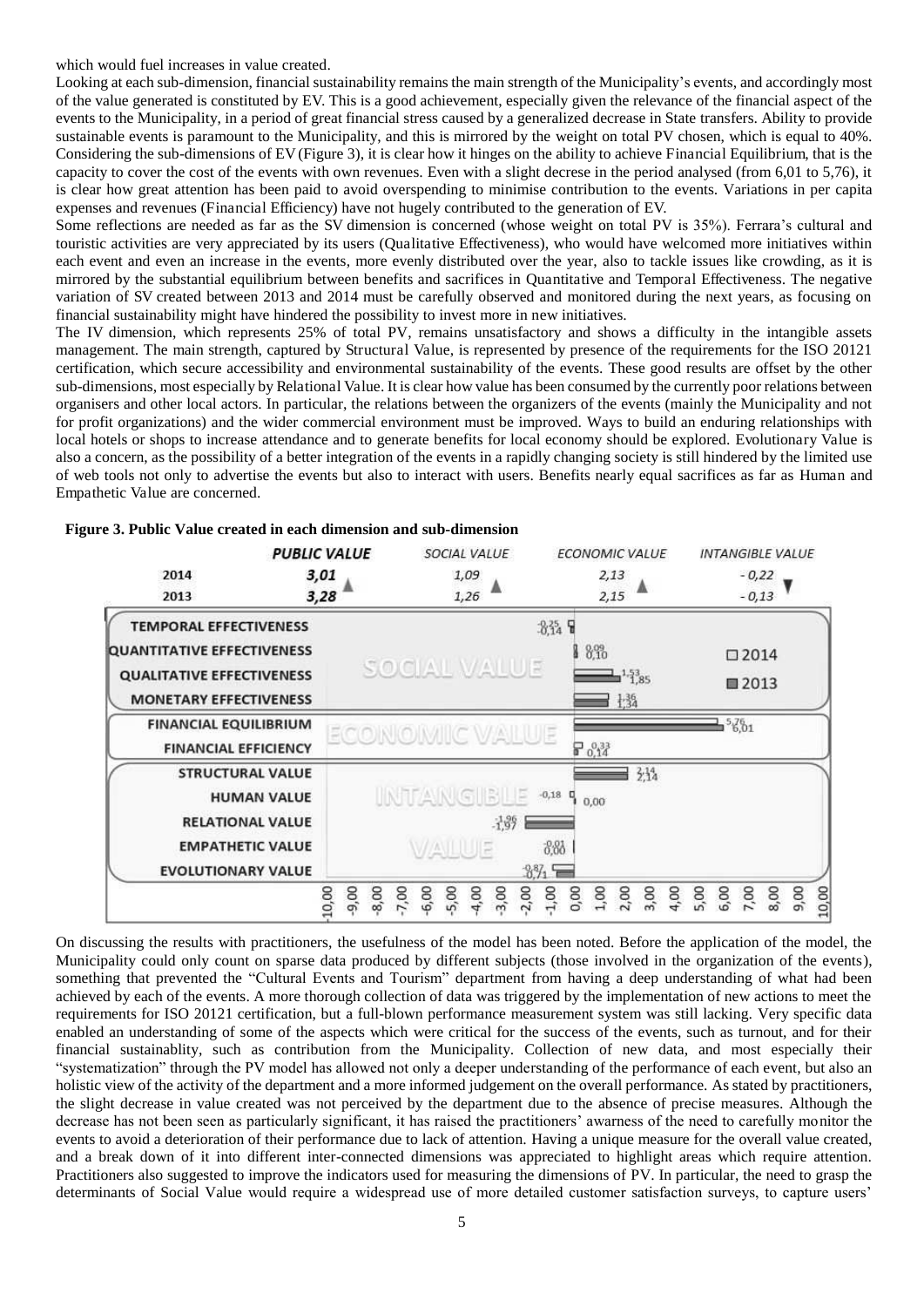perceptions of what works and what does not in each of the events, enabling a more focused investment of existing financial resources. Results provided by the use of the PV model, in the practitioners' opinion, are particularly useful for decision making purposes and should be not only circulated within the department, but also discussed with other actors involved in the organization of the events to secure improved coordination. Given the very complex nature of the system and the need of techincal knowledge to interpret the data, practitioners seem skeptical regarding a possible use of the model to communicate results to citizens. Using some of the key data within the Municipality's annual report has been seen as a possibility, but the need of a clear contextualization and explaination to allow non-experts to fully appreciate the results seem to curtail the opportunities for external divulgation, also for some concerns about a possible political exploitation of data. Much emphasis has been placed in the literature on PV creation and measurement as a way to promote democracy and active citizenship, triggering a dialogue between citizenship and PA (Bozeman, 2002). This, however, requires the giving of a "public value account" (Moore, 2014) to citizens, which needs to be understandable by the latter to allow them to evaluate what has been achieved and take action accordingly. Practitioners' comments suggest that the discharging accountability to promote participation seems threatened by the complex nature of PV and the inherent technicalities of the measurement process.

#### **Discussion and conclusion**

The paper aimed at contributing to the theory and practice of Public Value Management by focusing on the issue of how to measure PV. Through an analysis of the contributions from different fields of literature, it has proposed and applied the VP model, which can be used to measure in a comprehensive way the value created by a public organization. Its application to Ferrara's cultural and touristic services and events has provided the opportunity to broaden the compass of previous studies (Poddighe and Deidda Gagliardo, 2011; Bracci et al., 2014) which only focused on a single service. The application of the PV model has shown how Ferrara's cultural and touristic activities have created value in both 2013 and 2014. However, a slight decrease has been noted, with much attention being paid to securing financial sustainability, which remains the focal point for value creation from the Municipality's perspective. However, even though benefits for users have been higher than related sacrifices, a decrease in Social Value may have meant that a focus on financial resources, which secures inter-generational fairness, has curtailed fruitful investments in the events. On the other hand, Intangible Value seems to be still unsatisfactory, and more needs to be done to create synergies with other local actors. Practitioners recognized the usefulness of the model, as it measured a decrease in value that would have not been perceived and has triggered a more accurate measurement of both the overall performance and that of single events. Practitioners have also highlighted how it can be used for informed decision making and for better coordination among the organizers of the events, while they remain skeptical about the possibility to use the results for accountability purposes. The reasons are related to the difficulty to have a unique perspective about what public value is and for whom, and the possibility of political criticism in case of worsening results.

The model does not come without inherent limits. First, there is a risk of subjectivity when choosing value drivers, which in testing the model has been reduced through the active involvment of practitioners. However, since it relies on the use of indicators, as for performance systems, the possibility for a manupulation of the indicators to present a better situation still remains. The same issue affects the weighting of the three dimensions, which could be manipulated in order to give more prominence to the dimensions which present better results, rather than be used to mirror political priorities. A further risk relates to the definition of the extremes used to operate the normalized decimal scale. This could be overcome by the use of objective measures. In the case study, percentages has been used to the maximum possible extent (from 0% to 100% or from 100% to 0%) to minimise the risk of subjectivity in setting the extremes of the scale. However, the use of the model as a tool for decision making and performance improvement rather than for communicating results achieved to the citizenry, as suggested by practitioners, may reduce the incentive for manipulation.

Despite these risks, this model has many advantages. First of all it forces the organization to re-think its performance measurement and management system by stimulating reflections on what are the key constituents of value generation and on how they could be reliably measured. As a result, the need to collect new data may be highlighted. As demonstrated by the case study, it is not always easy to perceive the variation in PV generated from a year to the other, and having a reliable measure can help avoiding its deterioration over time. The VP model offers a holistic view of value generated by a service or even a policy by providing a single measure, but allowing at the same time a more detailed analysis of its elements and enabling management by exception, so that the organization's efforts can be focused on critical areas where PV has been consumed. It also helps highlighting the connections between different dimensions of value, so that politicians and managers can appreciate the impact of their decisions on every dimension and on the total value generated at the same time. A wide application of the model is also possible as it is not linked to any context-specific factor. Its conceptual structure always remains the same, only the value drivers, the indicators and the extremes of the normalized scale should be defined consistently with the case analyzed. However, thanks to the normalization process, the results captured by the means of different context-specific indicators are always traced back to a scale ranging from zero to ten, securing homogeneity to the measurement process. As a result, the model can be tailored to the specific social and organizational context in which a PA operates, in the form of customized value drivers, indicators and targets, but its functioning would remain the same. The VP model can also become a tool for re-thinking and improving the relations between different actors when many departments or organizations are involved in public service delivery. By bringing together the different actors involved, the VP model can also became a tool to stimulate the search for innovative ways of co-production, co-creation and co-measuring of value.

Further research is needed to explore innovative ways to measure PV, as well as the ways in which it can be conceptualised and communicated (Moore, 2014). As far as the VP model is concerned, future research could further test and develop it, considering different contexts and methodologies. Comparisons between public bodies from different countries would be particularly fruitful as they could provide a deeper understanding of how the model is used and results interpreted in different cultural, legal and organizational contexts. Finally, further research is needed to increase our understanding of how to use public value measures to discharge accountability to external stakeholders.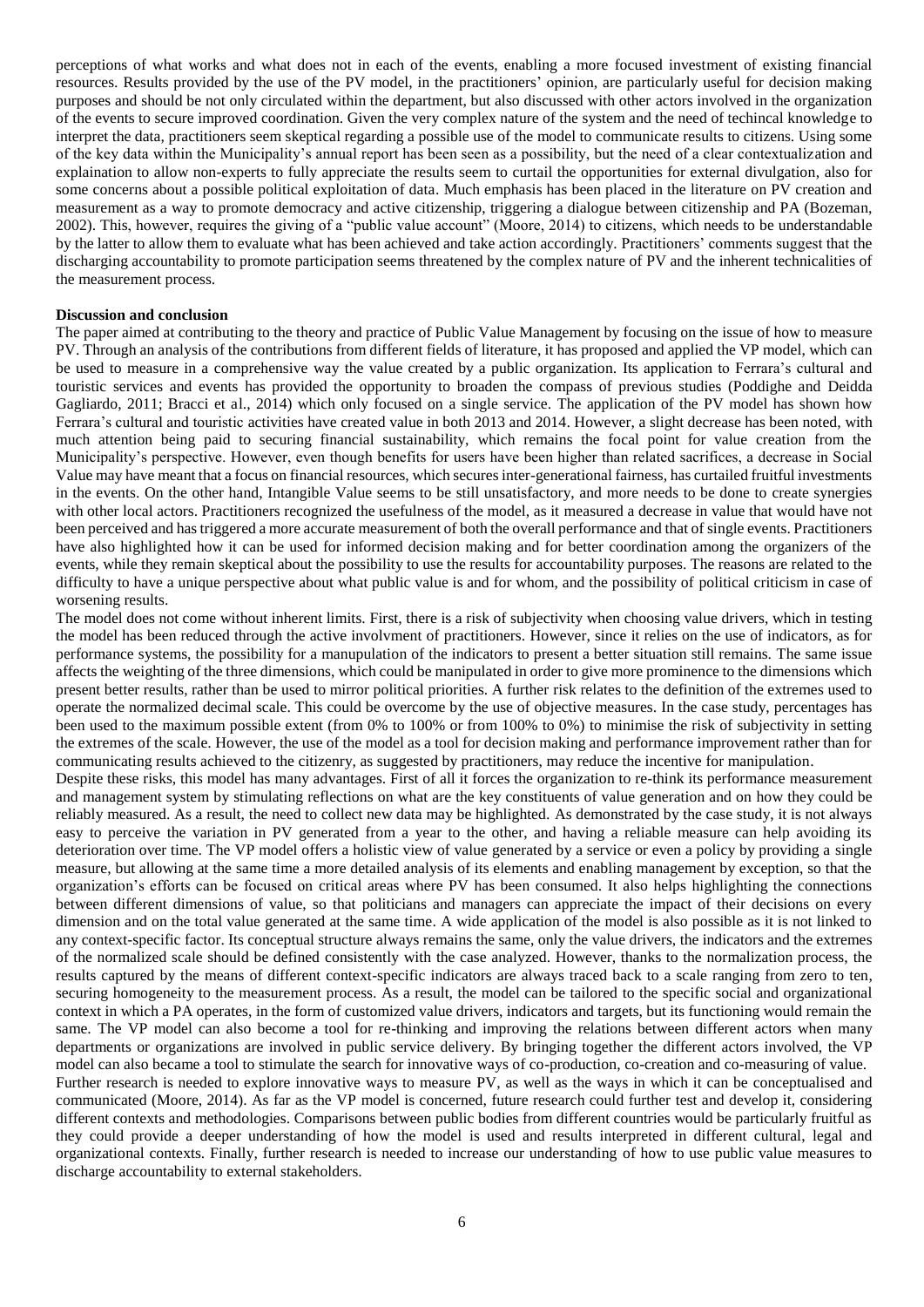#### **Acknowledgements**

The authors would like to thank the Municipality of Ferrara for their collaboration on the project and Public Money & Management's two anonymous reviewers for their insightful comments. Although the paper is the result of an equal joint effort by the authors, their primary individual contributions are reflected in the following of sections of the paper. Luca Papi: Understanding Public Value and Analysing the case of Ferrara; Michele Bigoni: Towards a Public Value measurement model and Methodological issues; Enrico Bracci: Discussion and conclusion; Enrico Deidda Gagliardo: Introduction.

#### **References**

Accorsi, S. and Rimondi, R. (2008), Ferrara 750 anni di palio (Cirelli & Zanirato, Ferrara).

- Alford, J. (2002a), Defining the client in the public sector: a social exchange perspective. Public Administration Review, 62, 3, pp. 337-346.
- Alford, J. (2002b), Why do public sector clients co-produce? Toward a contingency theory. Administration & Society, 34, 1, pp. 32-56.
- Arboretti Giancristofaro, R., Bonnini, S. and Salmaso, L, (2009), Employment Status and Education/Employment Relationship of PhD Graduates from the University of Ferrara. Journal of Applied Statistics, 36, 11-12, pp. 1329-44.
- Argyris, C., Putnam, R. and McLain Smith, D. (1985), Action science *–* concepts, methods and skills for research and intervention (Jossey-Bass, San Francisco).
- Benington, J., Moore, M. H. (2011), Public value: theory and practice (Palgrave Macmillan, Basingstoke).
- Bovaird, T. and Löffler, E. (2012), Moving from excellence models of local service delivery to benchmarking "good local governance". International Review of Administrative Sciences, 68, pp. 9-24.
- Bozeman, B. (2002), Public value failure: when efficient markets may not do. Public Administration Review, 62, 2, pp. 145–161.
- Bracci, E., Deidda Gagliardo, E. and Bigoni, M. (2014), Performance management systems and public value strategy: a case study, in Guthrie, J., Marcon, G., Russo, S. and Farneti, F. (Eds), Public value management, measurement and reporting (Emerald, Bingley), pp 129-157.
- Bryson, J. and Crosby, B. (2014), Public value governance: moving beyond traditional public administration and the new public management. Public Administration Review, 74, 4, pp. 445-456.
- Cole, M. and Parston G. (2006), Unlocking public value: a new model for achieving high performance in public service organizations (John Wiley & Sons Hoboken).
- Deidda Gagliardo, E. (2002), *La creazione del valore nell'ente locale* (Giuffrè, Torino).
- Deidda Gagliardo, E. (2015), Il valore pubblico, la nuova frontiera della performance (RIREA, Roma).
- Esposito, P. and Ricci, P. (2015), How to turn public (dis)value into new public value? Evidence from Italy. Public Money & Management, 35, 3, pp. 227-231.
- Horner, L. and Hutton, W. (2011), Public value, deliberative democracy and the role of public managers, in J. Benington and M. H. Moore (Eds), Public value: theory and practice (Palgrave Macmillan, Basingstoke), pp 112-126.
- Kelly, G., Mulgan, G. and Muers, S. (2002), Creating public value: an analytical framework for public service reform (Cabinet Office).
- Kloot, L. and Martin, J. (2000), Strategic performance management: A balanced approach to performance management issue in local government. Management Accounting Research, 11, pp. 231-251.
- Marcon, G. (2014), Public value theory in the context of public sector modernization, in Guthrie, J., Marcon, G., Russo, S. and Farneti, F. (Eds), Public value management, measurement and reporting (Emerald, Bingley), pp. 323-351.
- Moore, M. (1995), Creating public value (Harvard University Press, Harvard).
- Moore, M. (2003), The public value scorecard (Working Paper No. 1, The Houser Centre for Nonprofit Organizations).
- Moore, M. (2014). Public value accounting: establishing the philosophical basis. Public Administration Review, 74, 4, pp 465– 477.
- O'Flynn, J. (2007), From new public management to public value: paradigmatic change and managerial implications. Australian Journal of Public Administration, 66, 3, pp. 353-366.
- Osborne, S. P. (2006), The new public governance? Public Management Review, 8, 3, pp. 377-387.
- Osborne, S. P. and Strokosch, K. (2013), It takes two to tango? Understanding the co-production of public services by integrating the services management and public administration perspectives. British Journal of Management, 24, pp. 31–47.
- Pestoff, V. and Brandsen, T. (2010), Public governance and the third sector: opportunities for co-production and innovation?, pp. 223-236 (Routledge, London).
- Poddighe, F., Deidda Gagliardo, E. (2011), Il sistema di creazione e di misurazione del valore pubblico locale. Evidenze empiriche e profili di supporto alla governance del territorio, in Borgonovi, E. and Mussari, R., Collaborare e competere per in mercato responsabile e solidale (Il Mulino, Bologna), pp. 549-594.
- Rhodes, R.A.W. (1997), Understanding governance, policy networks, governance, reflexivity, and accountability (Open University Press, Buckingham).
- Smith, R. F. I. (2004), Focusing on public value: something new and something old. Australian Journal of Public Administration,